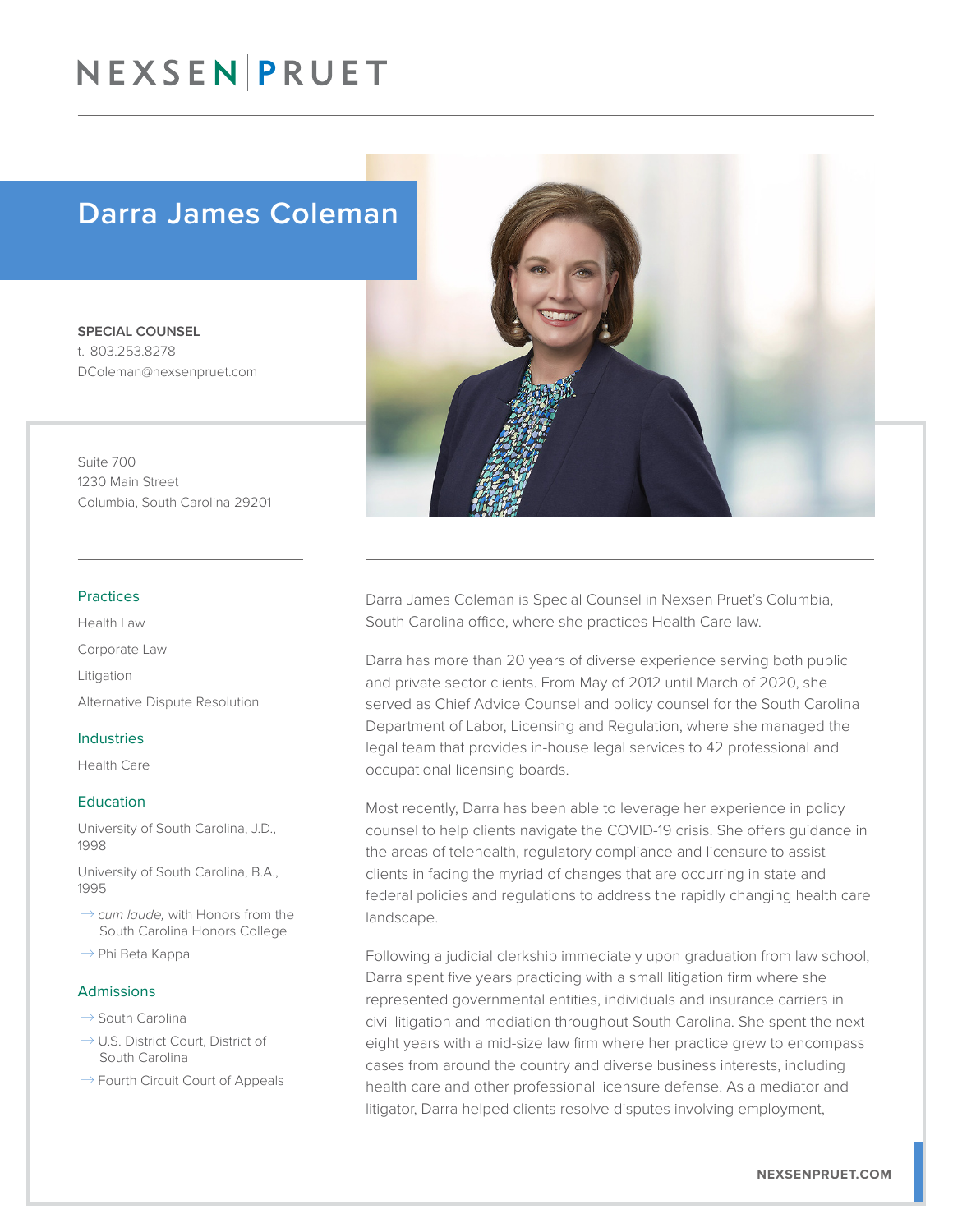# NEXSENPRUET

 $\rightarrow$  United States Supreme Court

 $\rightarrow$  Certified Circuit Court Mediator and Family Court Mediator

probate, personal injury, family, insurance coverage, contract and construction law.

Darra recognizes her clients' needs are as varied and fast-paced as the evolving world in which we live.

### **Recognitions**

- $\rightarrow$  Greater *Columbia Business Monthly's* Legal Elite in the fields of Personal Injury (2010) and Healthcare Law (2018, 2020, 2022)
- $\rightarrow$  Bar Register of Preeminent Women Lawyers
- $\rightarrow$  AV rated by Martindale

### Community & Professional

- $\rightarrow$  South Carolina Bar Association, member of the Law Related Education Committee
- $\rightarrow$  South Carolina Women Lawyers Association
- $\rightarrow$  Lexington County Bar Association, former President (2012)
- $\rightarrow$  DHEC Institutional Review Board (Lay Member)
- $\rightarrow$  Mt. Horeb United Methodist Church, former SPRC Lay Member

Darra is a frequent speaker on various topics, including the opioid epidemic, scopes of practice, addiction and attorneys, and the impact of criminal conviction on professional licensing.

Co-Speaker, SCHA 20th Annual CFO Forum, "The Changing Liability Considerations Arising from the use of Telehealth," August 18, 2021

Quoted in *Accreditation & Quality Compliance Center, Accreditation Insider - Volume 15 Issue 20, "*Check your state's pandemic plan to make sure 1135 waivers don't conflict with those requirements", May, 2021

Resolved: J. Alternative Disp. Resol. 1 (2012) *The Power of the Apology: Resolving Medical Malpractice Claims in South Carolina*

### News

08.17.2021 | News from Nexsen Pruet 39 Nexsen Pruet Attorneys Listed in 2021 Legal Elite of South Carolina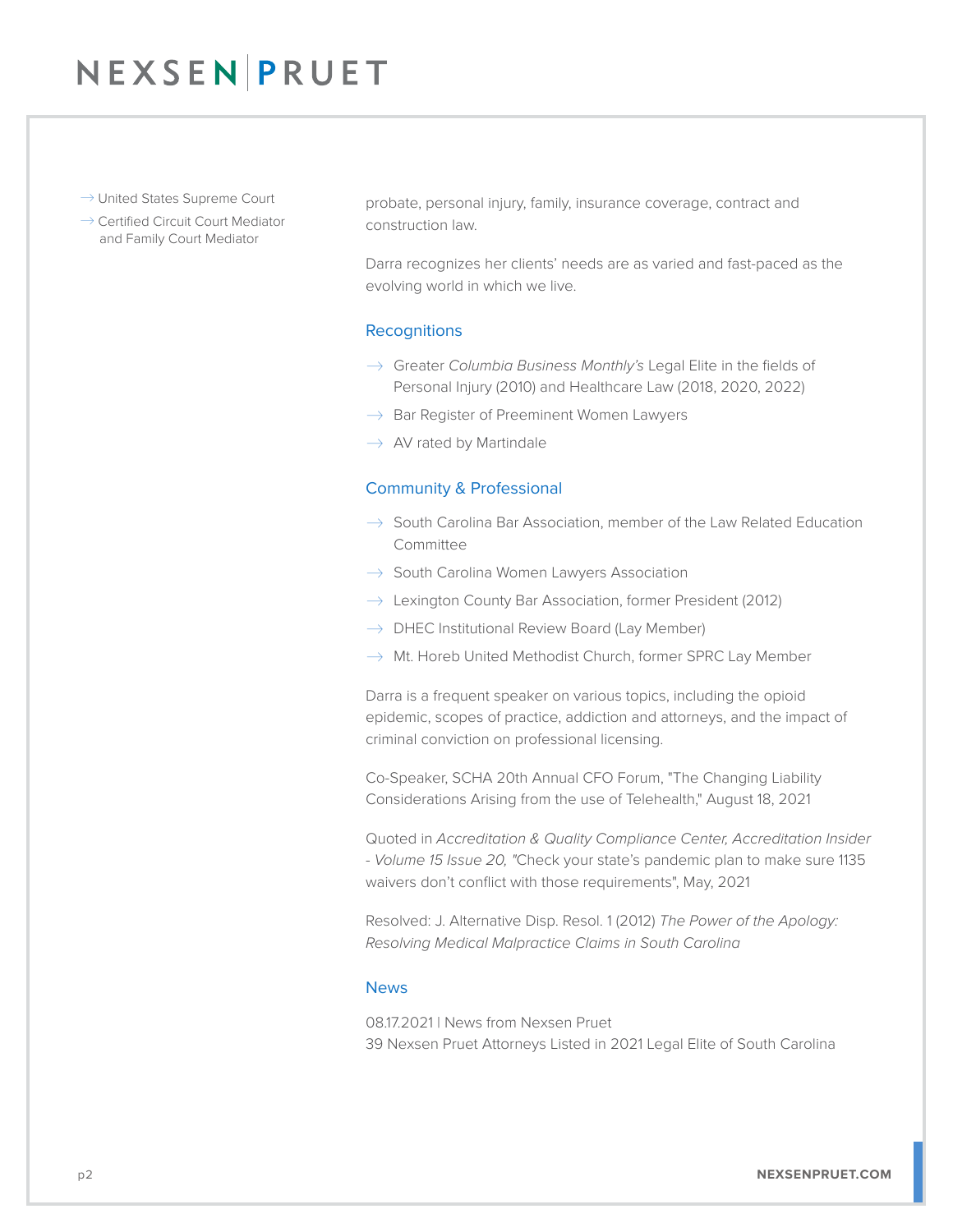# NEXSEN PRUET

06.01.2021 | Media Mention Darra James Coleman Discusses OSHA Plans and Complaints

05.11.2021 | Media Mention Darra Coleman Quoted in Accreditation & Quality on 1135 Waivers

06.10.2020 | Media Mention Taking The Pulse Podcast Highlights South Carolina Health Care

05.07.2020 | News from Nexsen Pruet Meet Alice Harris and Darra Coleman

04.03.2020 | News from Nexsen Pruet Nexsen Pruet Deepens Health Care Roots in the Carolinas

### Insights

01.20.2022 | Article New Year, New You? The Appeal of Aesthetic Medicine

Blog Post Taking the Pulse

08.06.2021 | Article The Epic Week of July 26, 2021: a COVID-19 Vaccination Consensus, the ADA, the CDC, and a Mandate

06.17.2021 | Article Mental Health, Substance Use, and Family Distress: COVID-19's Penumbra

03.19.2021 | Article Rapid Rise in Telehealth Leads to Significant Oversight: How to Prepare Now for New Audit Activities

02.26.2021 | Article Regulation of Office-based Surgery in South Carolina: What's Old is New Again

10.23.2020 How Confident Should Consumers Be? Types of Tests and Recent Regulatory Actions to Enhance COVID-19 Testing Integrity

09.14.2020 CMS is Here to Help with Temporary Expansions

07.21.2020 Who is Filing Coronavirus-Related OSHA Complaints?